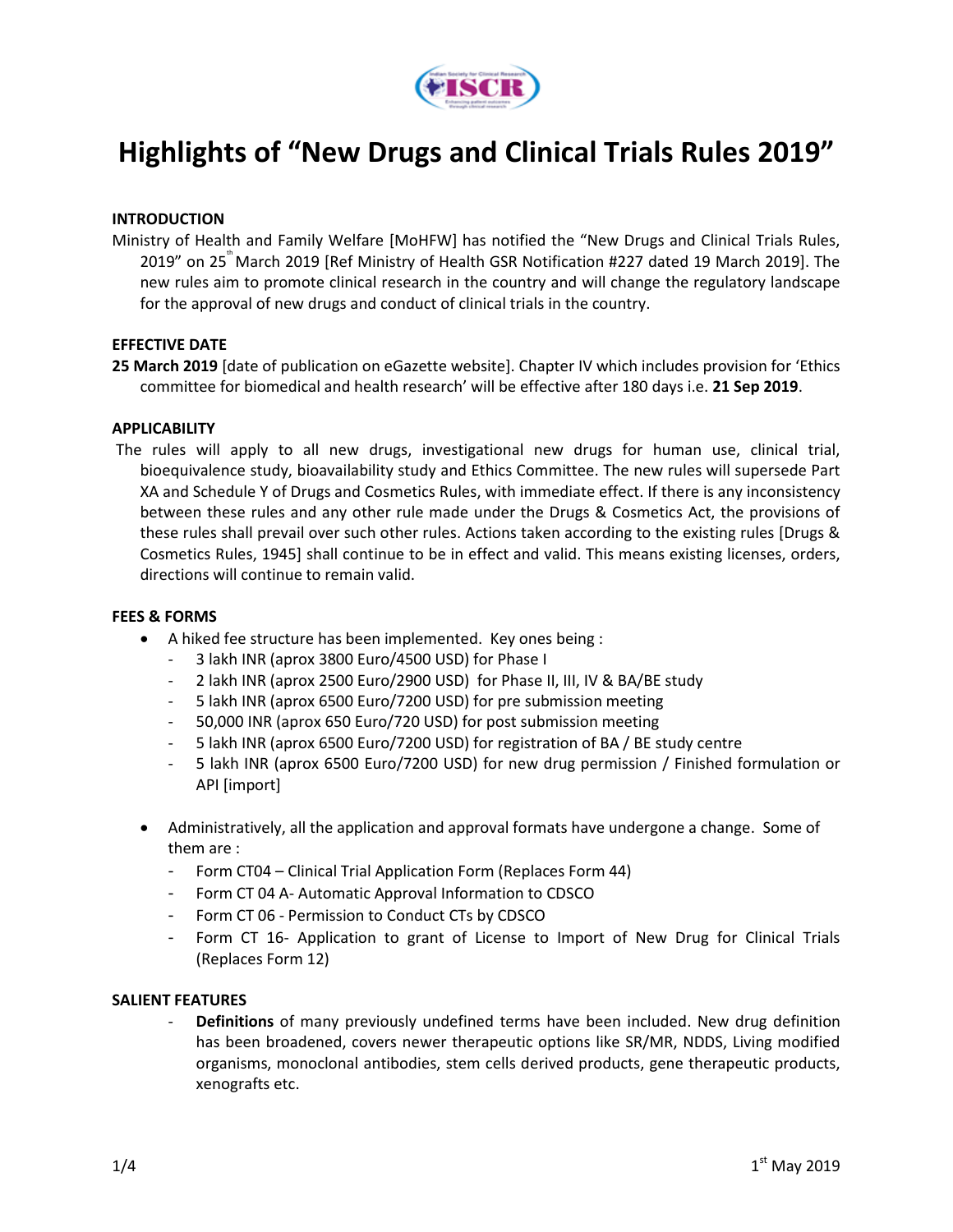

- Defines orphan drug in the regulation as drug used to treat condition which affects not more than 5 lac persons in India
- **Provision of waiver of local ph III clinical trials** if drug is approved and marketed in certain countries [as notified from time to time] subject to certain conditions and confirming conduct of Phase IV study. The Ph IV study requirement could be reduced in case of drugs of special relevance, in case of unmet need, for rare disease for which drugs are not available or available at a high cost or orphan drugs
- Animal toxicology, reproduction studies, teratogenic studies, perinatal studies, mutagenicity and carcinogenicity studies may be modified and relaxed in case of imported products if new drug is available for more than **2 years in certain countries**. In case of locally manufactured product, this relaxation may be allowed if the drug is marketed in other countries for **several years.**
- **Provision of Pre-submission meetings included** Applicants can discuss their projects with the regulators and subject experts by paying a certain fee, before making actual submission to the regulator, for seeking guidance about the requirements of law and procedure applicable for their projects.
- **Provision of Post-submission meetings included:** If the applicant desires to seek clarification in person in respect of pending application and queries related thereto, the applicant may make an application for a post-submission meeting with the officer designated by the Central Licencing Authority within a period of **fifteen days** from the date the query was received for seeking guidance with regards to the queries concerning pending application.

# - **Provision of Post-Trial Access**

- $\circ$  If the drug is beneficial, and there is no alternative therapy, Investigator can recommend post trial access for the patient
- o EC approval and Patient/legal heir's consent is required
- o No liability on sponsor for post-trial use by patient

# - **Validity of clinical trial permissions**

The permission to initiate Clinical Trial will be valid till 2 years from the date of issue, unless extended by licensing authority

# - **New provisions to be followed during trial**

- o Enrolment status should be submitted on quarterly basis to licensing authority
- o Six monthly status reports on the trial should be submitted in SUGAM portal
- o Early termination of clinical trial should be reported to licencing authority within 30 working days
- $\circ$  In case of study related injury or death, compensation should be provided within 30 calendar days of receipt of orders from licencing authority [*previously this was 30 days*].
- $\circ$  If a drug is found to be useful in clinical development, firm should submit application for import or manufacture of the drug for sale in India, unless otherwise justified.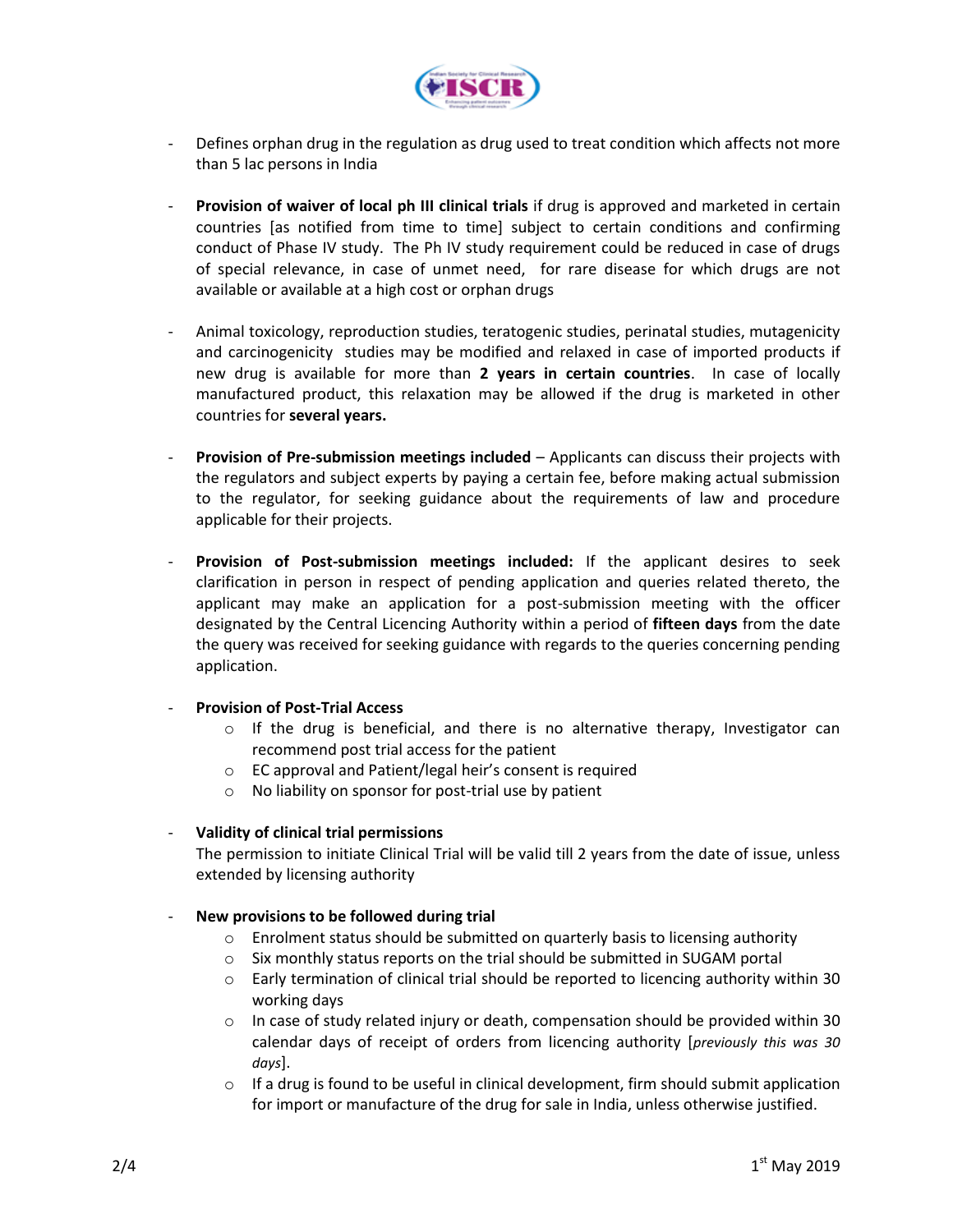

o SAE reporting timeline for sponsor changed to 14 calendar days from "awareness of SAE/Death" and not "Occurrence/onset of SAE"

# - **Compensation for injury or death**

No change in regulation;

Central licensing Authority at their discretion may or may not constitute the Expert Committee to review reports of SAE submitted. In case they don't decided to formulate the committee, then the Central Licensing Authority shall review the report and convey the decision

# - **Provisions for BA / BE studies are more clearly defined**

Provisions like application process, inspection process, suspension or cancellation of permission etc are defined clearly in the new regulations.

Requirements of BA / BE centers registrations have been defined in the new rules

BE Permission will remain valid for a period of **one year** from the date of its issue, unless suspended or cancelled by the Central Licensing Authority

- Requirements for Clinical Trial labels are defined under "Manner of labelling" and in addition to routine contents, name of institute where clinical trial is proposed to be conducted is required to be added
- Differentiation of Phase IV and Post marketing studies is described.
	- **Phase IV (Post marketing trial) is expected to be conducted a**pproved protocol with definite scientific objectives, inclusion/ exclusion criteria, safety/ efficacy assessment in approved indication in approved patient population. All ethical guidelines including Compensation rule needs to be followed and drug may be given free of cost.
	- Post Marketing Surveillance or observational or non-interventional study for active surveillance is expected to be conducted with approved protocol with scientific objective, Inclusion/ exclusion as per approved pack insert and regulatory provisions or guidelines of clinical trial are not applicable.

# **TIMELINES**

# **Time bound approvals:**

- Decision to grant of permission to conduct clinical trial of new drug or investigational new drug will be taken within 90 days.
- For clinical trial of drugs discovered in India / research and development done in India and the drug is proposed to be manufactured and marketed in India, application shall be processed within 30 working days. If no response from Licensing Authority is received in 30 working days then this application is deemed as approved.

The applicant who has taken deemed approval shall before initiating the clinical trial, inform the Central Licensing Authority in Form CT-4A and the Central Licensing Authority shall on the basis of the said information, take on record the Form CT-4A which shall become part of the official record and shall be called automatic approval of the Central Licensing Authority